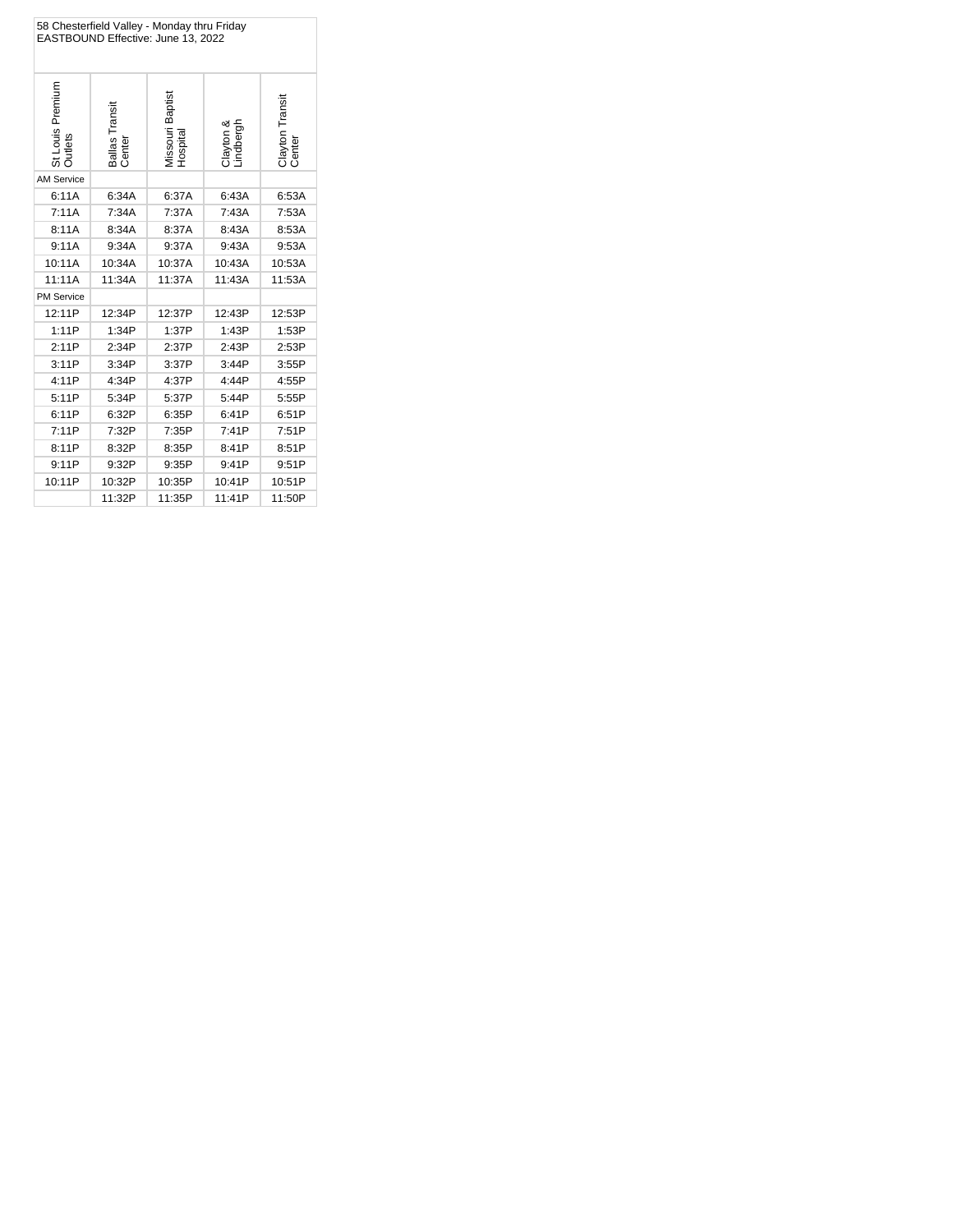| 58 Chesterfield Valley - Monday thru Friday<br>WESTBOUND Effective: June 13, 2022 |                        |                             |                         |                             |  |
|-----------------------------------------------------------------------------------|------------------------|-----------------------------|-------------------------|-----------------------------|--|
| Clayton Transit<br>Centei                                                         | Clayton &<br>Lindbergh | Vissouri Baptist<br>Hospita | Ballas Transit<br>Cente | St Louis Premium<br>Outlets |  |
| <b>AM Service</b>                                                                 |                        |                             |                         |                             |  |
| 5:32A                                                                             | 5:42A                  | 5:48A                       | 5:52A                   | 6:10A                       |  |
| 6:32A                                                                             | 6:42A                  | 6:48A                       | 6:52A                   | 7:10A                       |  |
| 7:32A                                                                             | 7:42A                  | 7:48A                       | 7:52A                   | 8:10A                       |  |
| 8:32A                                                                             | 8:42A                  | 8:48A                       | 8:52A                   | 9:10A                       |  |
| 9:32A                                                                             | 9:42A                  | 9:48A                       | 9:52A                   | 10:10A                      |  |
| 10:32A                                                                            | 10:42A                 | 10:48A                      | 10:52A                  | 11:10A                      |  |
| 11:32A                                                                            | 11:42A                 | 11:48A                      | 11:52A                  | 12:10P                      |  |
| <b>PM Service</b>                                                                 |                        |                             |                         |                             |  |
| 12:32P                                                                            | 12:42P                 | 12:48P                      | 12:52P                  | 1:10P                       |  |
| 1:32P                                                                             | 1:42P                  | 1:48P                       | 1:52P                   | 2:10P                       |  |
| 2:32P                                                                             | 2:42P                  | 2:48P                       | 2:52P                   | 3:10P                       |  |
| 3:32P                                                                             | 3:42P                  | 3:48P                       | 3:52P                   | 4:10P                       |  |
| 4:32P                                                                             | 4:42P                  | 4:48P                       | 4:52P                   | 5:10P                       |  |
| 5:34P                                                                             | 5:44P                  | 5:50P                       | 5:54P                   | 6:10P                       |  |
| 6:34P                                                                             | 6:44P                  | 6:50P                       | 6:54P                   | 7:10P                       |  |
| 7:34P                                                                             | 7:44P                  | 7:50P                       | 7:54P                   | 8:10P                       |  |
| 8:34P                                                                             | 8:44P                  | 8:50P                       | 8:54P                   | 9:10P                       |  |
| 9:34P                                                                             | 9:44P                  | 9:50P                       | 9:54P                   | 10:10P                      |  |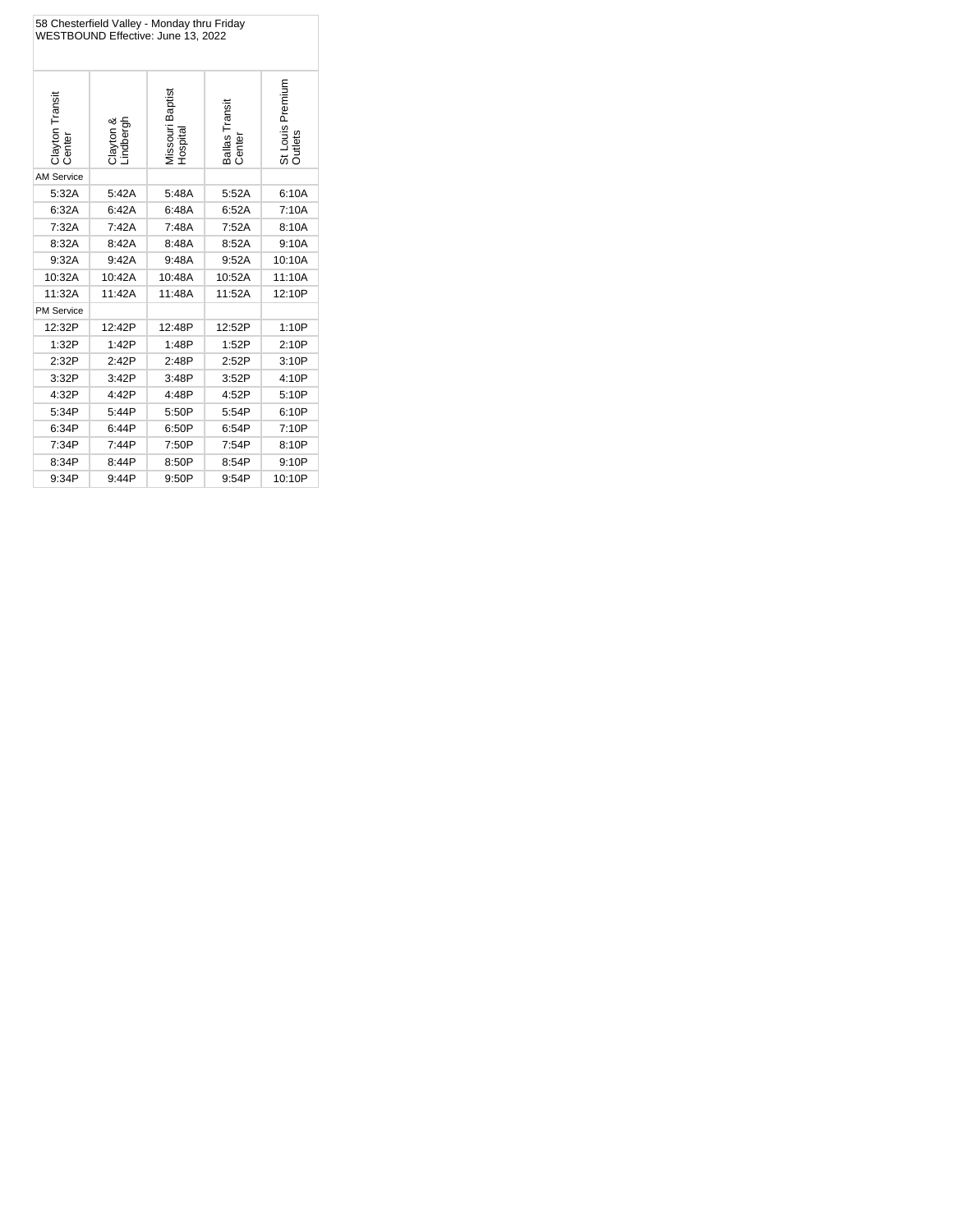| 58 Chesterfield Valley - Saturday<br>EASTBOUND Effective: June 13, 2022 |                          |                                     |                        |                           |  |
|-------------------------------------------------------------------------|--------------------------|-------------------------------------|------------------------|---------------------------|--|
| St Louis Premium<br>Outlets                                             | Ballas Transit<br>Center | Missouri Baptist<br><b>Hospital</b> | Clayton &<br>Lindbergh | Clayton Transit<br>Center |  |
| <b>AM Service</b>                                                       |                          |                                     |                        |                           |  |
| 6:11A                                                                   | 6:34A                    | 6:37A                               | 6:43A                  | 6:53A                     |  |
| 7:11A                                                                   | 7:34A                    | 7:37A                               | 7:43A                  | 7:53A                     |  |
| 8:11A                                                                   | 8:34A                    | 8:37A                               | 8:43A                  | 8:53A                     |  |
| 9:11A                                                                   | 9:34A                    | 9:37A                               | 9:43A                  | 9:53A                     |  |
| 10:11A                                                                  | 10:34A                   | 10:37A                              | 10:43A                 | 10:53A                    |  |
| 11:11A                                                                  | 11:34A                   | 11:37A                              | 11:43A                 | 11:53A                    |  |
| <b>PM Service</b>                                                       |                          |                                     |                        |                           |  |
| 12:11P                                                                  | 12:34P                   | 12:37P                              | 12:43P                 | 12:53P                    |  |
| 1:11P                                                                   | 1:34P                    | 1:37P                               | 1:43P                  | 1:53P                     |  |
| 2:11P                                                                   | 2:34P                    | 2:37P                               | 2:43P                  | 2:53P                     |  |
| 3:11P                                                                   | 3:32P                    | 3:35P                               | 3:41P                  | 3:51P                     |  |
| 4:11P                                                                   | 4:32P                    | 4:35P                               | 4:41P                  | 4:51P                     |  |
| 5:11P                                                                   | 5:32P                    | 5:35P                               | 5:41P                  | 5:51P                     |  |
| 6:11P                                                                   | 6:32P                    | 6:35P                               | 6:41P                  | 6:51P                     |  |
| 7:11P                                                                   | 7:32P                    | 7:35P                               | 7:41P                  | 7:51P                     |  |
| 8:11P                                                                   | 8:32P                    | 8:35P                               | 8:41P                  | 8:51P                     |  |
| 9:11P                                                                   | 9:32P                    | 9:35P                               | 9:41P                  | 9:51P                     |  |
| 10:11P                                                                  | 10:32P                   | 10:35P                              | 10:41P                 | 10:51P                    |  |
|                                                                         | 11:32P                   | 11:35P                              | 11:41P                 | 11:50P                    |  |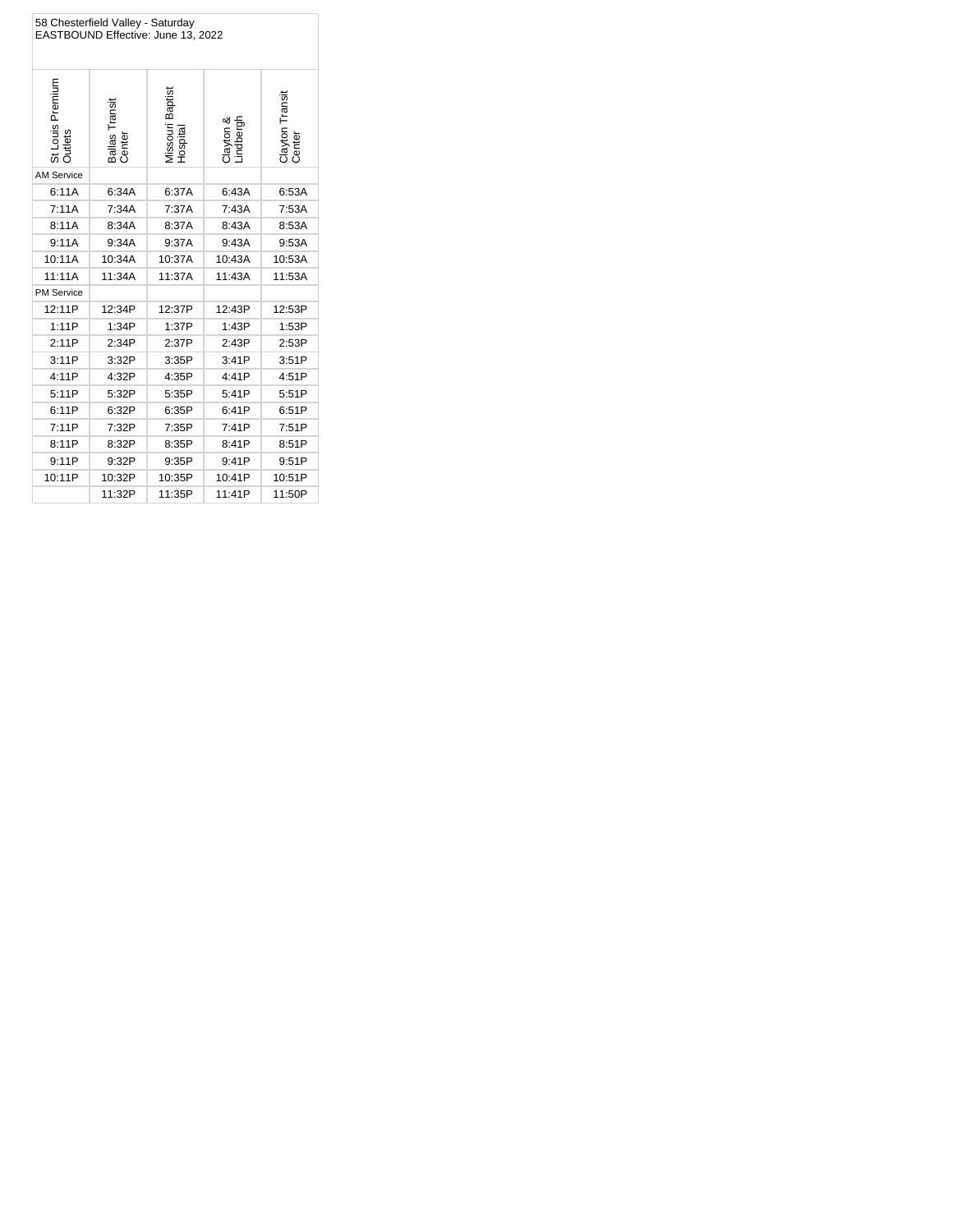| 58 Chesterfield Valley - Saturday<br>WESTBOUND Effective: June 13, 2022 |                        |                              |                          |                             |
|-------------------------------------------------------------------------|------------------------|------------------------------|--------------------------|-----------------------------|
| Clayton Transit<br>Center                                               | Clayton &<br>Lindbergh | Missouri Baptist<br>Hospital | Ballas Transit<br>Center | St Louis Premium<br>Outlets |
| <b>AM Service</b>                                                       |                        |                              |                          |                             |
| 5:32A                                                                   | 5:42A                  | 5:48A                        | 5:52A                    | 6:10A                       |
| 6:32A                                                                   | 6:42A                  | 6:48A                        | 6:52A                    | 7:10A                       |
| 7:32A                                                                   | 7:42A                  | 7:48A                        | 7:52A                    | 8:10A                       |
| 8:32A                                                                   | 8:42A                  | 8:48A                        | 8:52A                    | 9:10A                       |
| 9:32A                                                                   | 9:42A                  | 9:48A                        | 9:52A                    | 10:10A                      |
| 10:32A                                                                  | 10:42A                 | 10:48A                       | 10:52A                   | 11:10A                      |
| 11:32A                                                                  | 11:42A                 | 11:48A                       | 11:52A                   | 12:10P                      |
| <b>PM Service</b>                                                       |                        |                              |                          |                             |
| 12:32P                                                                  | 12:42P                 | 12:48P                       | 12:52P                   | 1:10P                       |
| 1:32P                                                                   | 1:42P                  | 1:48P                        | 1:52P                    | 2:10P                       |
| 2:32P                                                                   | 2:42P                  | 2:48P                        | 2:52P                    | 3:10P                       |
| 3:32P                                                                   | 3:42P                  | 3:48P                        | 3:52P                    | 4:10P                       |
| 4:32P                                                                   | 4:42P                  | 4:48P                        | 4:52P                    | 5:10P                       |
| 5:34P                                                                   | 5:44P                  | 5:50P                        | 5:54P                    | 6:10P                       |
| 6:34P                                                                   | 6:44P                  | 6:50P                        | 6:54P                    | 7:10P                       |
| 7:34P                                                                   | 7:44P                  | 7:50P                        | 7:54P                    | 8:10P                       |
| 8:34P                                                                   | 8:44P                  | 8:50P                        | 8:54P                    | 9:10P                       |
| 9:34P                                                                   | 9:44P                  | 9:50P                        | 9:54P                    | 10:10P                      |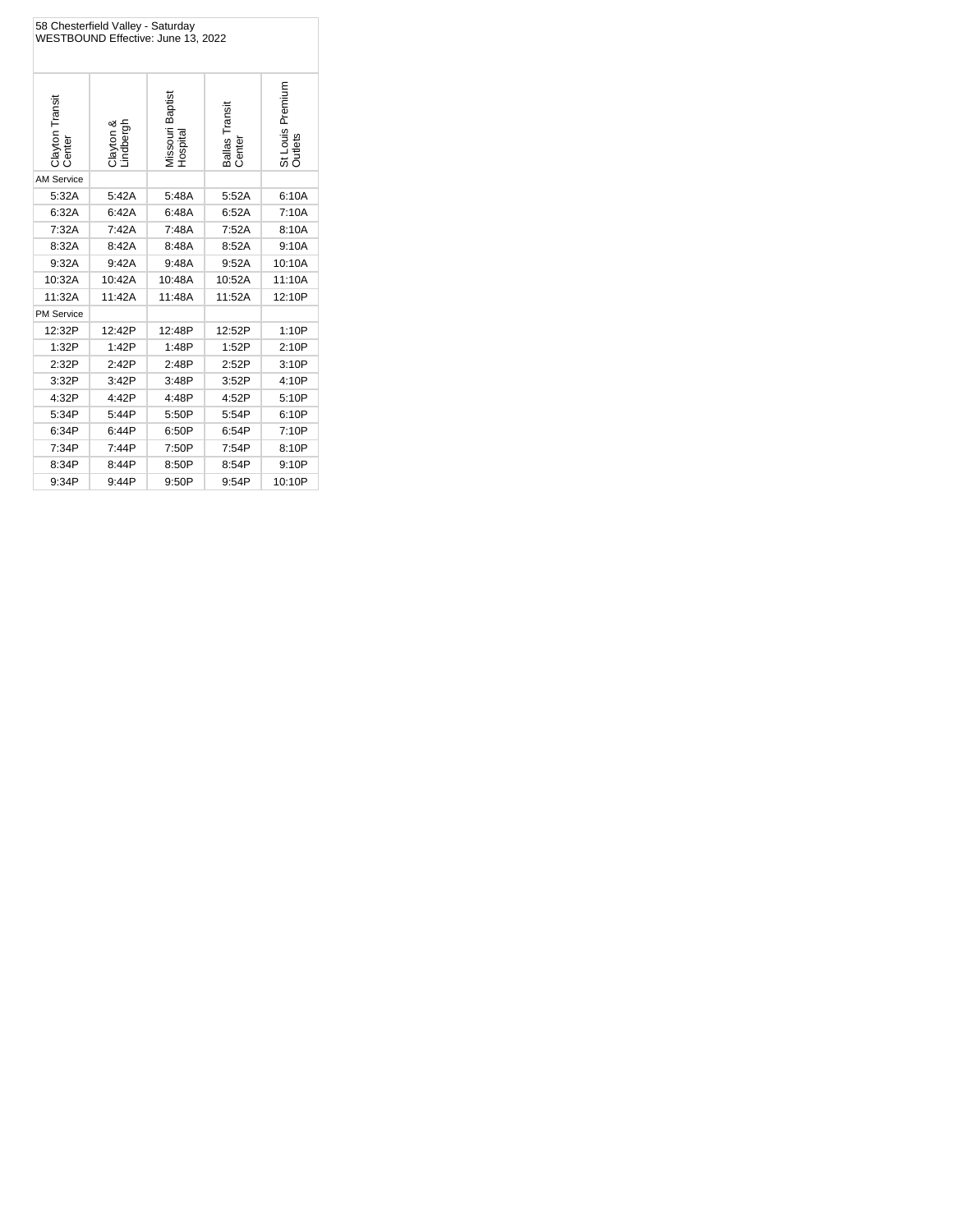| 58 Chesterfield Valley - Sunday<br>EASTBOUND Effective: June 13, 2022 |                          |                              |                        |                           |  |
|-----------------------------------------------------------------------|--------------------------|------------------------------|------------------------|---------------------------|--|
| St Louis Premium<br><b>Outlets</b>                                    | Ballas Transit<br>Center | Vissouri Baptist<br>Hospita. | Clayton &<br>Lindbergh | Clayton Transit<br>Center |  |
| <b>AM Service</b>                                                     |                          |                              |                        |                           |  |
| 6:11A                                                                 | 6:34A                    | 6:37A                        | 6:43A                  | 6:53A                     |  |
| 7:11A                                                                 | 7:34A                    | 7:37A                        | 7:43A                  | 7:53A                     |  |
| 8:11A                                                                 | 8:34A                    | 8:37A                        | 8:43A                  | 8:53A                     |  |
| 9:11A                                                                 | 9:34A                    | 9:37A                        | 9:43A                  | 9:53A                     |  |
| 10:11A                                                                | 10:34A                   | 10:37A                       | 10:43A                 | 10:53A                    |  |
| 11:11A                                                                | 11:34A                   | 11:37A                       | 11:43A                 | 11:53A                    |  |
| <b>PM Service</b>                                                     |                          |                              |                        |                           |  |
| 12:11P                                                                | 12:34P                   | 12:37P                       | 12:43P                 | 12:53P                    |  |
| 1:11P                                                                 | 1:34P                    | 1:37P                        | 1:43P                  | 1:53P                     |  |
| 2:11P                                                                 | 2:34P                    | 2:37P                        | 2:43P                  | 2:53P                     |  |
| 3:11P                                                                 | 3:32P                    | 3:35P                        | 3:41P                  | 3:51P                     |  |
| 4:11P                                                                 | 4:32P                    | 4:35P                        | 4:41P                  | 4:51P                     |  |
| 5:11P                                                                 | 5:32P                    | 5:35P                        | 5:41P                  | 5:51P                     |  |
| 6:11P                                                                 | 6:32P                    | 6:35P                        | 6:41P                  | 6:51P                     |  |
| 7:11P                                                                 | 7:32P                    | 7:35P                        | 7:41P                  | 7:51P                     |  |
| 8:11P                                                                 | 8:32P                    | 8:35P                        | 8:41P                  | 8:51P                     |  |
| 9:11P                                                                 | 9:32P                    | 9:35P                        | 9:41P                  | 9:51P                     |  |
| 10:11P                                                                | 10:32P                   | 10:35P                       | 10:41P                 | 10:51P                    |  |
|                                                                       | 11:32P                   | 11:35P                       | 11:41P                 | 11:50P                    |  |